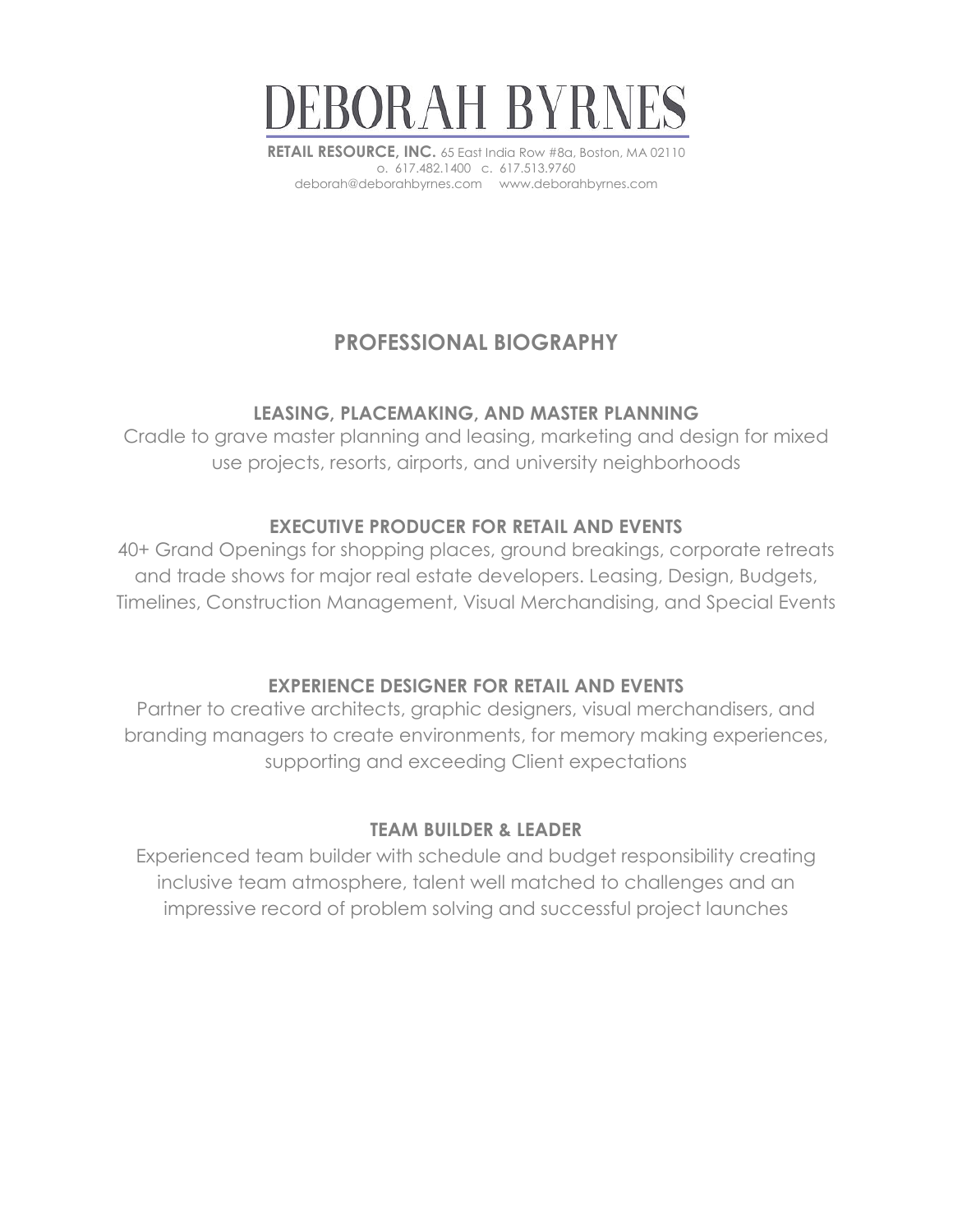# RETAIL RESOURCE CLIENT ROSTER

#### **DEVELOPERS**

AL FUTTAIM DOHA FESTIVAL CITY, QATAR AMERICAN EGYPTIAN COMPANY, CAIRO, EGYPT AL RAHA BEACH, DUBAI, UNITED ARAB EMIRATES A.T. & T., NEW YORK BANKCITY, JOHANNESBURG, SOUTH AFRICA BAYER PROPERTIES, BIRMINGHAM THE SUMMIT @ FRITZ FARM BEACON COMPANIES, BOSTON CENTER PLAZA GUEST QUARTERS HOTELS LE MERIDIEN HOTEL ROWE'S WHARF SOUTH STATION 75 STATE STREET BEACON CAPITAL, BOSTON CHANNEL CENTER CONDOMINIUMS THE BRAVERN, BELLEVUE, WASHINGTON BROOKFIELD 5TH & BROADWAY, NASHVILLE, TN CENTERMARK PROPERTIES ANNAPOLIS MALL THE PLAZA AT WEST COVINA CA1 SERVICES NEWARK AIRPORT NEW ORLEANS AIRPORT OAKLAND AIRPORT CABOT, CABOT & FORBES/CLARION, BOSTON ALEWIFE PROJECT CORE INVESTMENTS, BOSTON WASHINGTON VILLAGE AMAZON BID DOT AVE PLACEMAKING THE DAVIS COMPANIES, BOSTON UNION TRUST BUILDING, PITTSBURGH DEBARTOLO KA MAKANA ALI'I, HAWAII DISNEY DEVELOPMENT COMPANY THE BOARDWALK THE VILLAGE MARKETPLACE THE ENTERPRISE DEVELOPMENT COMPANY FIELDS POINT MASHPEE COMMONS GABLES URBAN PARTNERS WEST AVE, HOUSTON GREENBERG GIBBONS COMMERCIAL THE HAPSMITH COMPANY SUPERMALL OF THE GREAT NORTHWEST

HARVARD UNIVERSITY REAL ESTATE HOLYOKE CENTER, CAMBRIDGE THE HUNT COMPANIES THE PASEO AT SANTA FE MACERICH FASHION DISTRICT, PHILADELPHIA, PA MAHOGANY BAY VILLAGE, BELIZE LEASING AND MASTER PLAN BLUE WATER BLUE SKIES BRANDING SCIENCE & SOUL WELLNESS THE GENERAL STORE MEADOWLANDS XANADU THE MILLS ARIZONA MILLS; ARUNDEL MILLS; CINCINNATI MILLS; COLORADO MILLS; CONCORD MILLS; DISCOVER MILLS; GRAPEVINE MILLS; KATY MILLS; MADRID XANADU; MANUFACTURERS @ THE MILLS; OPRY MILLS; ONTARIO MILLS; PITTSBURGH MILLS; SAWGRASS MILLS PHASE TWO EXPANSION THE OASIS MIDNIGHT AT THE OASIS THE COLONNADE ST. LOUIS MILLS THE BLOCK AT ORANGE VAUGHAN MILLS ANNUAL MANAGEMENT MEETINGS MISSION CENTRE, TEMPE NORTHPOINT, CAMBRIDGE OLYMPIA & YORK, NEW YORK CITY WORLD FINANCIAL CENTER THE PYRAMID COMPANIES ROCKEFELLER CENTER, NEW YORK CITY THE ROUSE COMPANY THE NEW BOSTON GARDEN CORPORATION THE IRVINE SPECTRUM CENTER SPORTSERVICE ATLANTA BRAVES STADIUM STROUSE GREENBERG & COMPANY TRANS NATIONAL PLACE, BOSTON UNION MARKET ASSOCIATES WESTFIELD AMERICA ANNAPOLIS MALL TOPANGA W/S DEVELOPMENT LEGACY PLACE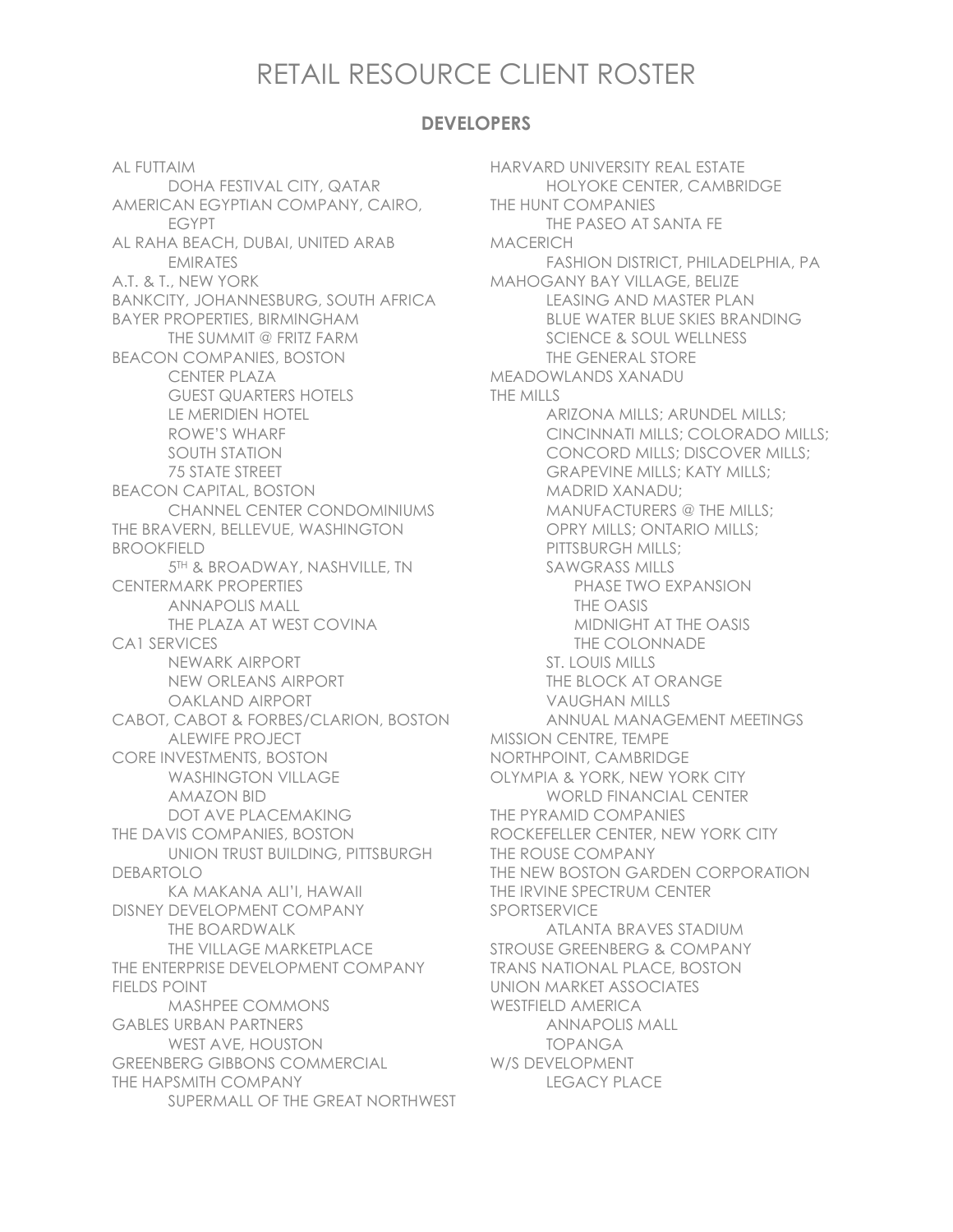#### **UNIVERSITY STREET RETAIL**

HARVARD UNIVERSITY MASSACHUSETTS INSTITUTE OF TECHNOLOGY YALE UNIVERSITY

#### **RETAILERS AND RESTAURANTS**

CHICAGO CUBS POP-UP STORE: Retail store design/merchandising with graphic design partners from Levy CRUZ MODERN MEXICAN CANTINA: Brand Development CRY BABY RANCH: Expansion planning/Lease negotiations LEGAL SEA FOODS, INC.: Restaurant collection, real estate transactions with CEO and COO SAKI: Asian-fusion restaurant and saki bar team training SHEKO**:** Wholesale marketing strategy to launch jewelry line VIOLETS / FRILLZ: Hand painted clothing, lease negotiations

#### **MUSEUMS, DOWNTOWNS, AND MAIN STREET PROGRAMS**

COALITION FOR COMMUNITY DEVELOPMENT/"DOWNCITY" COLUMBUS, INDIANA WITH THE ROUSE COMPANY THE M'ARK PROJECT MARGARETTVILLE, NY NEWARK DOWNTOWN PORT DISCOVERY PRESERVATION ALLIANCE OF WEST VIRGINIA REMAIN NANTUCKET

#### **SPEAKING ENGAGEMENTS AND EVENTS**

MACERICH – Leasing Retreat WESTFIELD ANNUAL MEETING - Palm Desert ICSC - Las Vegas SPREE CONFERENCE – Specialty Retail's annual conference *-* Las Vegas CENTER BUILD – Phoenix, Arizona

#### **DESIGN FIRMS**

COMMUNICATION ARTS: Dubai Special Events strategy D'AGOSTINO, IZZO, QUIRK ARCHITECTS: Disney World Expansion ESKEW, FILSON ARCHITECTS: Underwater World Retail Shop PRELLWITZ AND CHILINSKI ASSOCIATES: Boston Garden renovation COBB DESIGN GROUP: Hilton Hotels

#### **PAST POSITIONS**

VICE PRESIDENT, THE ROUSE COMPANY 1979-1987

Leasing urban projects in historic, mixed use and waterfront settings. Acting as the "closer", leasing or disguising all vacancies for Grand Openings

Leasing liaison to Marketing and Design Departments

Leasing, merchandising, design and merchant development, corporate direction for temporary leasing, Entrepreneurs Marketplace Program (carts, swing shops, temporary storefronts, kiosks) after management, operations, accounts receivable, and leasing at Faneuil Hall Marketplace for three years